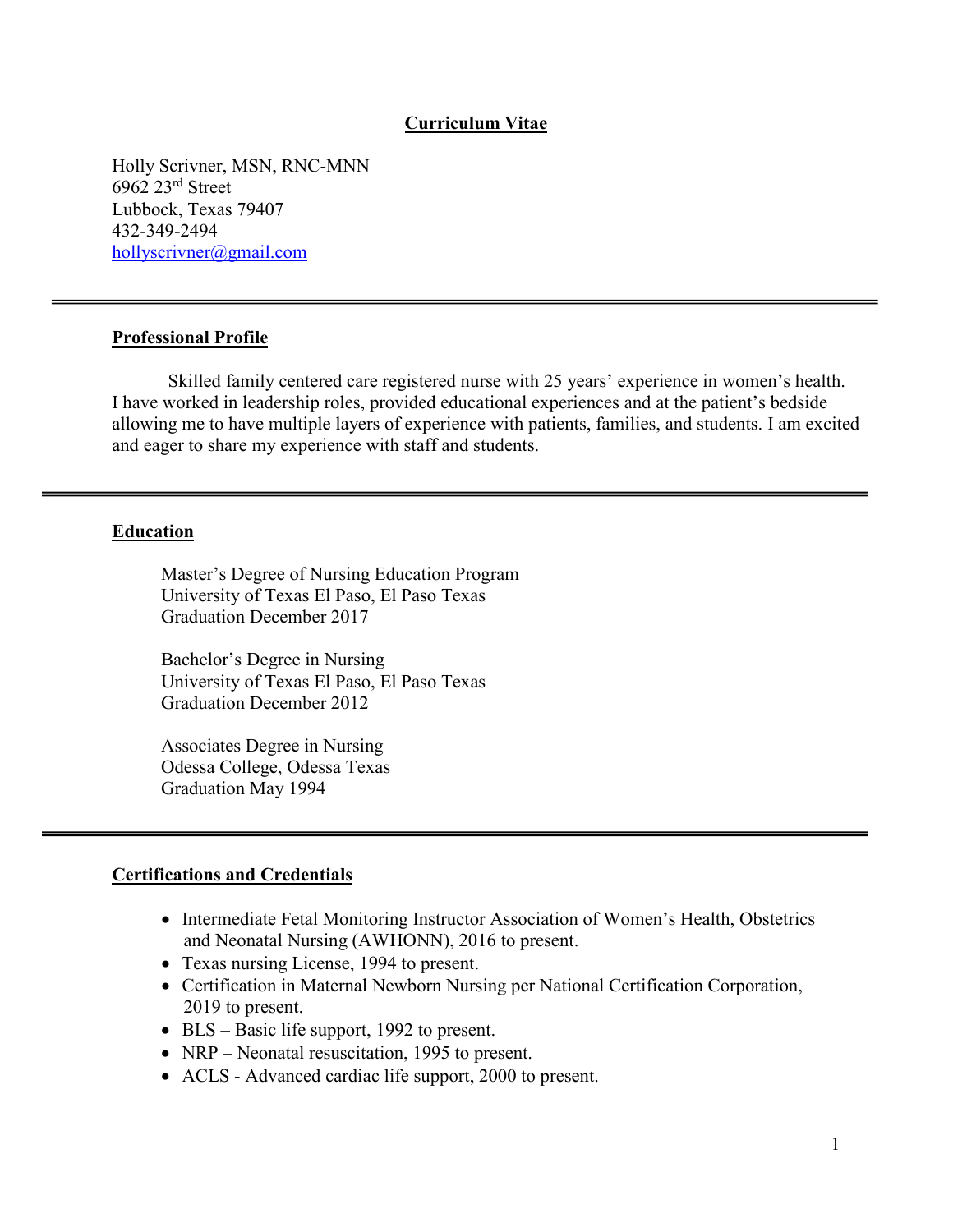### **Professional Organizations**

- Association of Women's Health, Obstetrics and Neonatal Nursing (AWHONN). Member since 2016.
- Texas Nurses Associations (TNA) member.
- American Nurses Association (ANA) member

# **Professional Education**

- Currently skills champion for busy Obstetrical unit.
- Instructor for AWHONN's Intermediate Fetal Monitoring Course.

# **Current Job Experience**

### **Staff RN Labor and Delivery August 2019 to Present Covenant Children's Hospital**

- Care for antepartum, intrapartum, and post-partum patients in labor and delivery. Competently care for laboring patients, pre-term labor, preeclampsia, magnesium sulfate management, high risk antepartum, postpartum hemorrhage, fetal demises, and outpatients.
- Assist physicians and manage patient care of various OBED patients.
- Receive and stabilize newborns in the delivery room and manage care until assumed by transition RN.
- Circulate surgical procedures in labor and delivery's operating rooms to include nut not limited to; cesarean sections, Bilateral tubal ligations, cerclage placement, emergency procedures and high risk vaginal deliveries requiring the operating room.
- Recovery surgical patient's receiving epidural, spinal, and general anesthesia.
- Manage the care of several patients simultaneously.

# **Clinical Manager January 2009 – June 2019 Midland Memorial Hospital**

- Manage approximately 60 staff members on staff competencies, orientation, scheduling, corrective actions, patient concerns, room assignments, and process flow throughout the division.
- Monitor staff assignments and patient flow.
- Work with Educator to develop and ensure education of experienced staff and hires.
- Care for antepartum and intrapartum patients along with the newborn when the need arises.
- Work closely alongside other disciplines in the hospital, such as, administration, laboratory, pharmacy, quality management, and environmental services, to ensure safe patient care.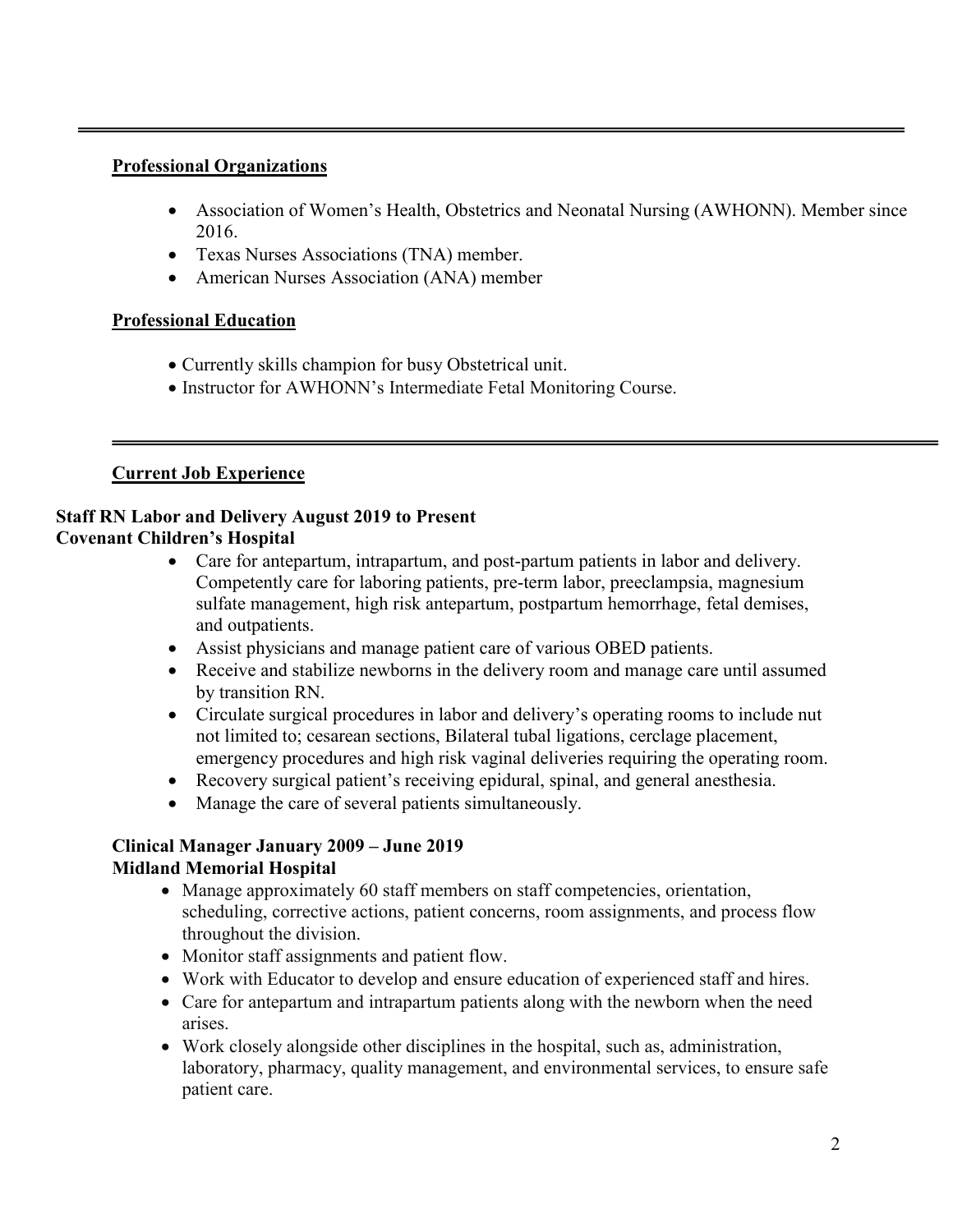- Day to day management of a busy obstetrical floor
- Participant in AONE's Care Innovations Transformation program.
- Assisted with the opening of a new tower to the hospital in December 2012.
- Community service through the various community agencies.
- Oversee and assist other departments in the Women's and Children's Division during other clinical managers and directors absence. Departments included are Mother Baby, NICU, and Pediatrics.

## **Charge RN Labor and Delivery January 2007- January 2009 Midland Memorial Hospital**

- Collaborate with team members to manage incoming and outgoing patients.
- Collaborated with staff and management to create staff schedule.
- Managed staff payroll
- Including all Staff nurse responsibilities

# **Staff RN Labor and Delivery December 2001- January 2007 Midland Memorial Hospital**

- Care for antepartum, intrapartum, and post-partum patients. Experience with labor, preterm labor, preeclampsia, magnesium sulfate management, high risk antepartum, postpartum hemorrhage, fetal demises, and triaging patients.
- Receive and stabilize newborns in the delivery room
- Circulate in delivery and operating room for vaginal deliveries and cesarean sections.
- Recovery surgical patient's receiving epidural, spinal, and general anesthesia.
- Manage the care of several patients competently.
- Serve as a preceptor and mentor for students and new hires.

# **Staff RN in Labor, Delivery, Postpartum, Nursery, and Special Care Nursery September 1995- December 2001**

# **Westwood Medical Center. Hospital purchased by Midland Memorial Hospital 2001**

- Care for healthy couplets, antepartum, intrapartum, and post-partum patients. Experience with labor, pre-term labor, preeclampsia, magnesium sulfate management, high risk antepartum, postpartum hemorrhage, fetal demises, and triaging patients.
- Receive and stabilize newborns in the delivery room.
- Care for level 2 special care newborns including; IV therapy, O2 hood and cannula, phototherapy, management of hypoglycemia.
- Circulate in delivery and operating room for vaginal deliveries and cesarean sections.
- Recovery surgical patient's receiving epidural, spinal, and general anesthesia.
- Manage the care of several patients competently.
- Serve as a preceptor and mentor for students and new hires.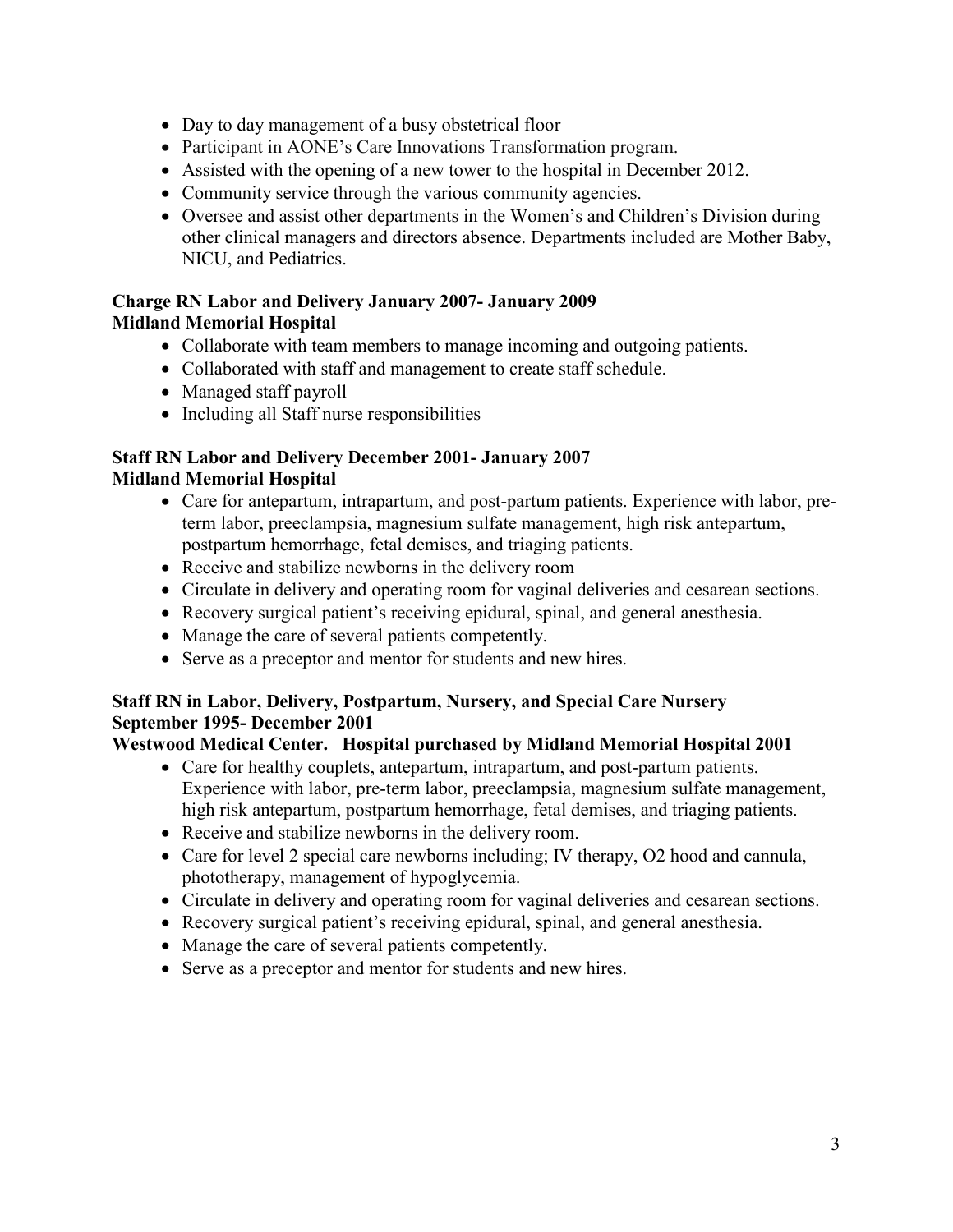### **Committees Served**

### **Labor and Delivery Unit Based Council – 2020 to present**

Unit level committee to work with nurse leadership to create a healthy work environment delivery the best care possible to patients.

### **Covenant Women's Policy and Procedure Committee- 2020 to present**

• Review and develop policies following current and evidenced based practice to ensure a high level of care for all patients.

### **Covenant Professional Advancement Council- 2021 to present**

• Manages the Professional Advancement Career Program for Covenant health.

### **Courses Instructed**

### **AWHONN Intermediate Fetal Monitoring.**

This is a two-day, sixteen hour course presenting material for the intermediate staff member in Labor and delivery, antepartum, OB physicians office staff or any professional evaluating fetal monitoring strips.

- Covenant Children's October 22-23, 2020. Course included 2 students with 100% pass rate and 100% "excellent" feedback via online AWHONN post course survey.
- Course in Hobbs New Mexico April 13-14, 2021. Course included 6 students with 100% pass rate and 100% "excellent" feedback via online AWHONN post course survey.
- Course in Midland, Tx June 21-22, 2021. Course included 9 students with 100% pass rate and 100% "excellent" feedback via online AWHONN post course survey.

#### **Student teaching opportunities**

During the last two semesters of my Master's program I was able to get many exceptional clinical experiences preparing me for graduation and the role as a Nurse Educator.

- Clinical Populations Experiences (Course NURS 5369) I worked with a hospital health information's team and an outside vendor doing research, program build, developing work flows and assisting the team in the education training plan. I was the subject matter expert and super user for the developing computer documentation program.
- Educator Role Mentored Experience (Course NURS 5374) I was able to gain my clinical hours with several different types of experiences.